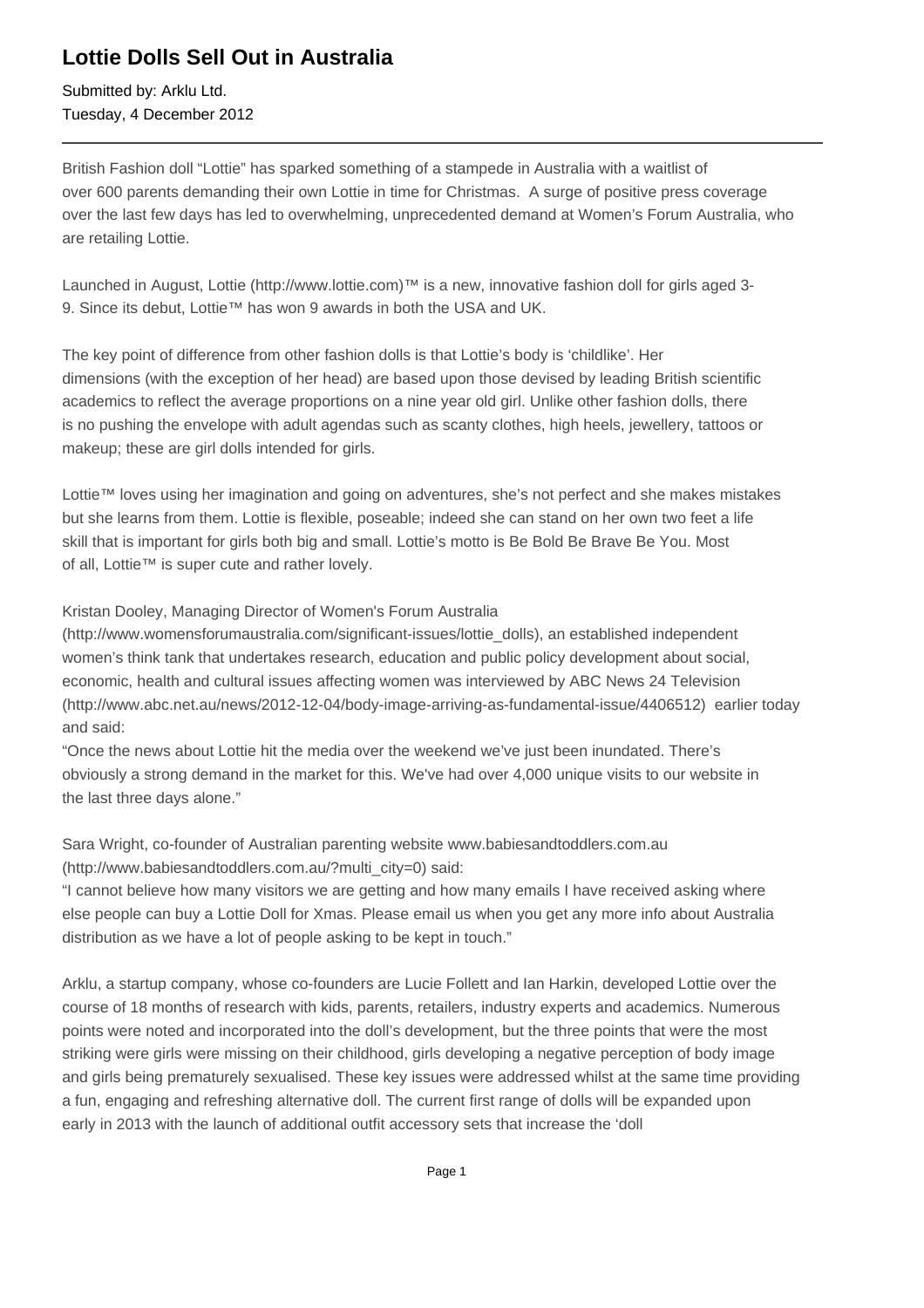dressability' fun, as well as expanding on the active, outdoors feel to Lottie. The Year 2 range of dolls, due for launch in early 2013, will also include some more adventurous doll themes.

The complete range of Lottie™ dolls and accessories are available online for UK and Europe delivery at www.lottie.com and www.amazon.co.uk (http://www.amazon.co.uk/gp/browse.html/?ie=UTF8&camp=1634&creative=6738&linkCode=ur2&marketplaceID=A1F83G8C

 as well as Smyths Toys. Lottie dolls are available for US delivery at www.amazon.com (http://www.amazon.com/gp/aag/main?ie=UTF8&asin=&isAmazonFulfilled=&isCBA=&marketplaceID=ATVPDKIKX0DER&sell

Dolls retail at GBP16.99 (USD19.99 in USA); accessory packs at GBP7.99 (USD9.99 in USA).

# NOTES TO EDITORS

#### ABOUT ARKLU

Arklu is a young and innovative award-winning British toy company based in London, with the dynamic team of Lucie Follett and Ian Harkin at the helm.

For more information please visit: www.lottie.com For information, hi res photos, interviews and sample requests, please contact Arklu press@arklu.com Tel 077200 59532

US AND UK AWARDS – 9 TO DATE Creative Play Award (UK) PAL Awards - 2 Lottie dolls (USA) National Parenting Center's Seal of Approval (USA) Tillywig Best Creative Fun Award (USA) Oppenheim Toy Portfolio 2012 – Platinum Best Toy Award - 3 Lottie Dolls (USA) ToyTalk Awards 2012 – Highly Commended (UK) Rainbow Awards for Toy Excellence 2012 – Highly Commended (UK) Creative Child Magazine Awards - 2012 Preferred Choice Award & Seal of Excellence Award (USA) Independent Toy Awards 2012 – Silver Medal (UK)

# UK EXPERT FEEDBACK AND COMMENT ON LOTTIE

I welcome this venture which will enable parents to provide their kids with dolls created with positive body image in mind, and the message that it's not all about looks. Jo Swinson MP Campaign for Body Confidence (http://www.homeoffice.gov.uk/equalities/equality-government/body-confidence/)

It's great to see a doll for this age range who is appropriate in terms of body shape and clothing, and who looks active and fun! Nicky Hutchinson and Chris Calland